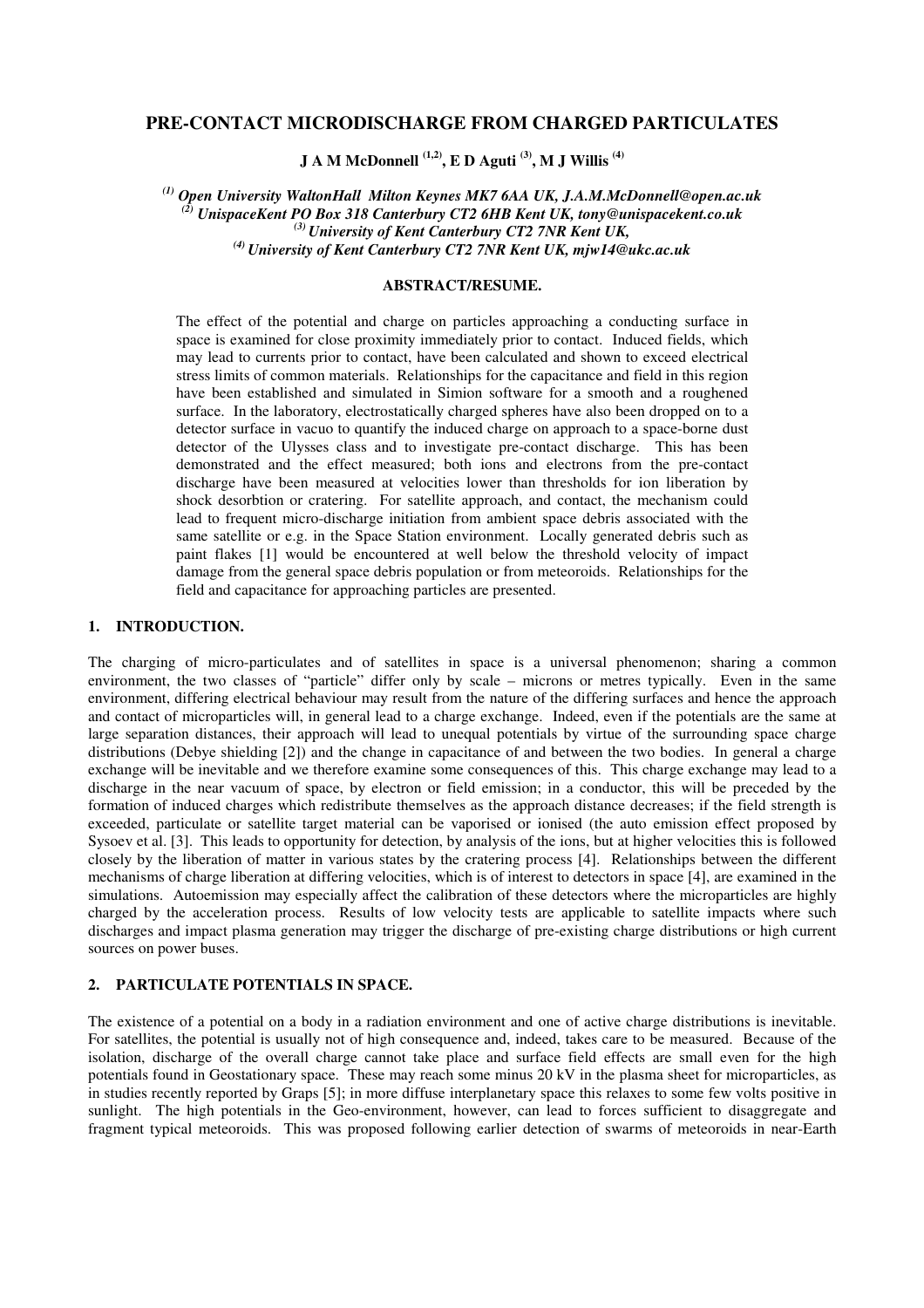space [6] on the HEOS II micrometeoroid detector in a high eccentricity Earth orbit; if the disaggregated particles are recharged to the same potential this will lead to a cascade down to very small sizes until a higher binding strength for the sub-units is reached [7].

Although, for satellites, the net charge does not affect the orbital motion we find for small particles that the interaction with the geomagnetic field competes with gravity and other forces. The time constant associated with establishing equilibrium potential is inversely proportional the particle diameter and hence whereas a satellite stabilises in a matter of seconds, for a micron particle this may typically approach an entire orbit in GEO space. Orbital studies are reported for space debris particulates in this environment [7] and in same contract the effect of internal charging and bootstrap charging is examined. Here, we restrict ourselves to take a first look at the likely consequences of the induced charge and current for a particle approaching a conducting satellite surface. The charge on the particle remains constant during approach, but is accompanied by a change of capacitance of the particle varying from the free space self capacitance ( $4\pi\epsilon_0$  times the particle radius  $r(m)$ ) to that of a mutual capacitance between the particle and its induced image charge.

### **3. PRE-CONTACT CHARGE RELATIONSHIPS.**

In the schematic of Fig. 1, the situation for a charged particle approaching a conducting surface, because the original charge on the particle is retained as the distance decreases the surface potential falls below the free space value due to the increasing capacitance between the particle and its image but the field between the particle and plate increases to high values. The potential therefore can be found, and the maximum field at close distances if we know this capacitance relationship. Although unable to find a ready relationship for all distances one of the authors [8] used the method of images to solve the potential at arbitrary distances and calculate the capacitance. The result, shown in Fig. 2, shows this value which varies from the self-capacitance at large separations ( $4\pi\epsilon_0 r$ ) to an increasing value at close separations. But the form of the increase at close distances increases only logarithmically with s and, because of this slow increase, the field between the particle and plate will always increase to a high value prior to contact. The maximum field at close distances is calculated as the sphere surface potential divided by the separation distance. At close distances a fit through the capacitance-separation distance yielded an equation which fitted (to within 1 percent error) a relationship as shown in Eq. 1.

$$
\frac{C}{C_0} = \ln\left(\frac{r}{s}\right)^{\frac{1}{2}} + 1\tag{1}
$$

The surface potential *V*, compared to the free space potential  $V_0$  is similarly given by Eq. 2.

$$
V = \frac{V_0}{\left(\ln\left(\frac{r}{s}\right)^{\frac{1}{2}} + 1\right)}
$$
\nwhere  $V = \frac{V_0}{r}$  at  $s \to \infty$ 

The approximate relationship in Eq. 2, which we hope to extend to a full functional relationship, permits an equation for the maximum field to be found, namely Eq. 3.

$$
E = \frac{V_0}{s \left( \ln \left( \frac{r}{s} \right)^{\frac{1}{2}} + 1 \right)} = \frac{V_0}{r} \cdot \frac{r}{s} \frac{1}{\left( \ln \left( \frac{r}{s} \right)^{\frac{1}{2}} + 1 \right)}
$$
(3)

At arbitrary distances (as shown in Fig. 2) we have calculated, by the method of images the capacitance for a 100 micron sphere as a function of its separation s from a plate; results are tabulated in Table 1 and reinforce the weak dependence on separation distance from the plate at close distances. Even at separation  $10^{-5}$  of the 100 micron radius particle, namely  $10^{-9}$  m, the capacitance has increased to only 6.6 times the free space value. Clearly we are talking here of separations approaching atomic scale, and real factors such as surface roughness enter to modulate the ideal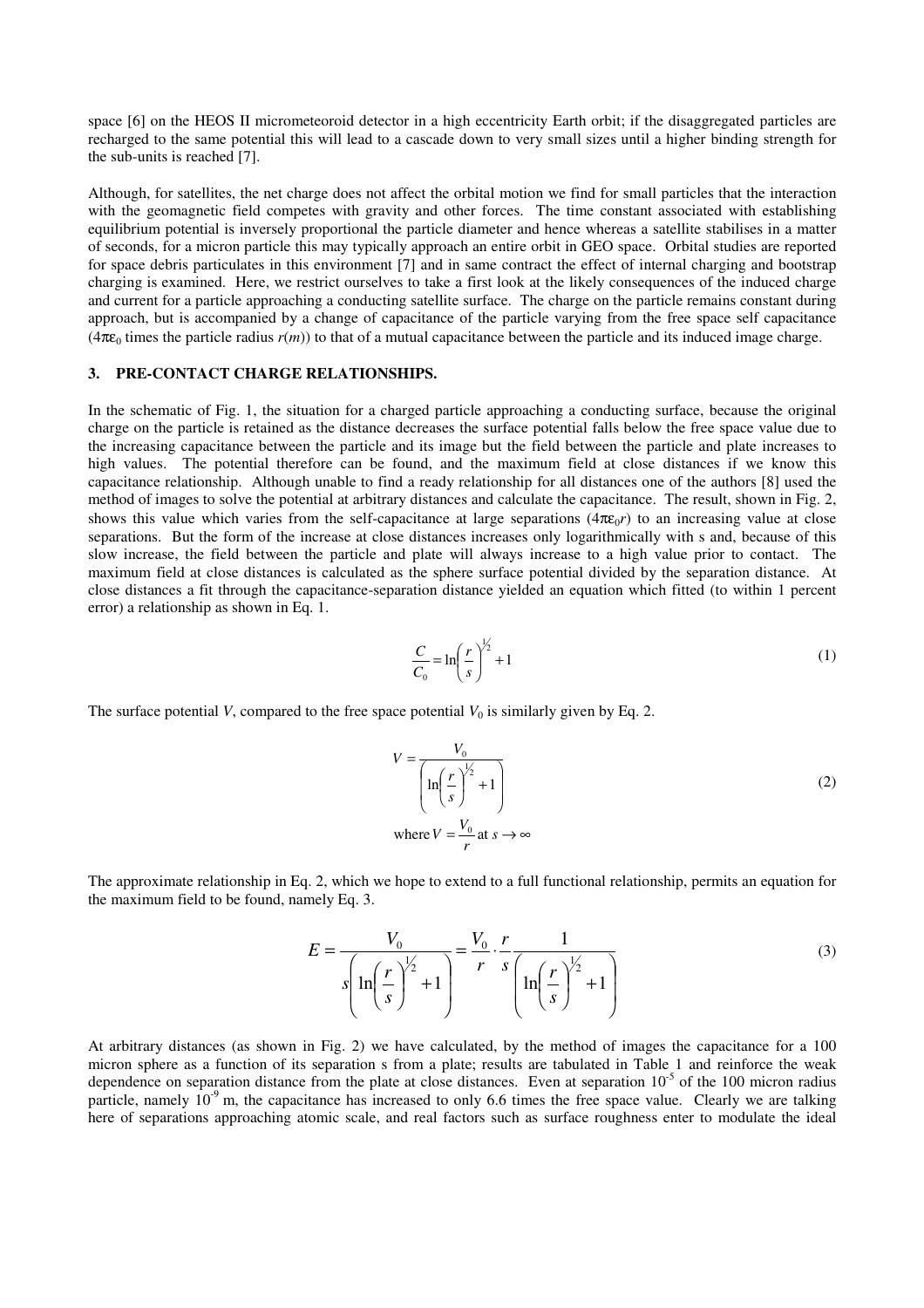results calculated. The field will nevertheless reach very high values and immediately prior to contact would be  $10^9$  V m<sup>-1</sup> even for a particle charged initially to only 5 V. The opportunity – or perhaps the inevitability – of precontact discharge by autoemission is clearly illustrated by this example.

Table 1. Capacitances between a sphere and plate for separation *s* relative to sphere radius *r*. A maximum of some 7 times the free space value is reached even for separations as close as atomic dimensions. Surface roughness will affect these results and has been studied in simulations.



Fig. 1. Schematic of a charged particle approaching a conducting surface. The original charge on the particle is retained as the distance decreases but the charge redistributes itself, together with image charge redistribution on the target surface. The potential falls below the free space value due to the increasing capacitance between the particle and its image but the field between the particle and plate increases to high values. The autoemission curent is illustrated as *I*; the maximum field is  $E_{\text{max}}=V/s$ . A pre-contact discharge may be initiated by electron emission leading to local heating and vaporisation of the target or particle. The relationship for capacitance at close distances is charted in Fig. 2.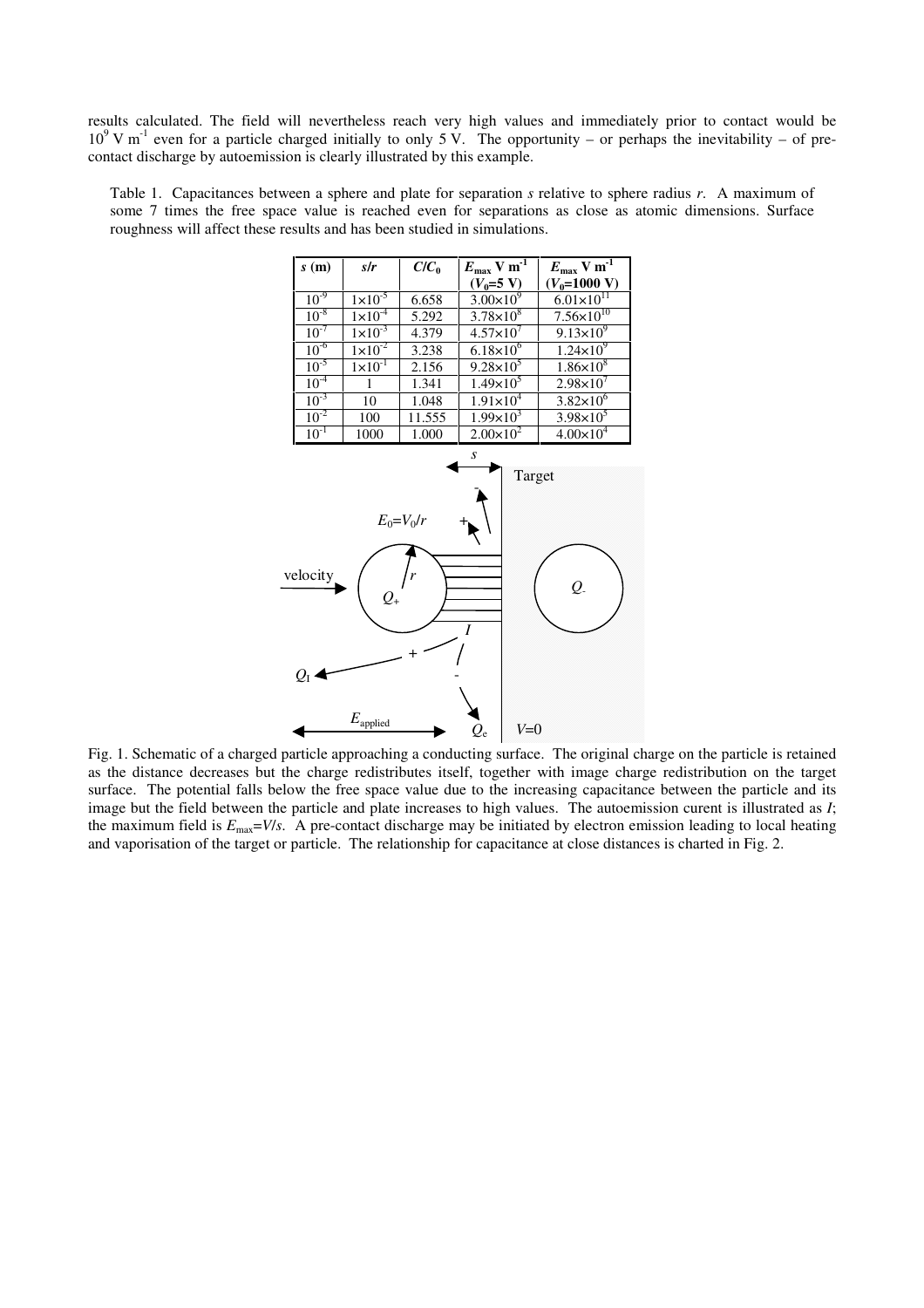

**Charged Sphere (100 microns) and Grounded Plane Surface: Variation of Capacitance with Distance**

Fig. 2. Capacitance between a spherical particle of radius r and smooth plate, shown as a function of the logarithmic separation distance, *s*. This varies from the self-capacitance at large separations  $(4\pi\varepsilon_0 r)$  to an increasing value at close separations. The form of the increase at close distances is logarithmic with s and because of this slow increase the field between the particle and plate will always increase to a high value prior to contact. Values are shown in Table 1.

## **4. LABORATORY MEASUREMENTS WITH CHARGED MICROSPHERES.**

Spheres of 1 mm were dropped in gravity from a height of some 0.5 m, first in air and then in vacuum. The spheres brushed against a small needle held at potentials up to 5 kV at release. The charge on the particles was measured by allowing them to pass through a Faraday cylinder; from the pulse, the velocity and the arrival time on the target was computed to associate induced effects with the position of the particles. Various potentials were used but the results here refer to 5 kV charging potential. A matrix of varying conditions was explored to examine the cause and effect of the signals measured on the target and the ion collector of the Ulysses type dust detector. The target comprised a hemispheroid of diameter 0.5 m at ground potential and was biased with minus 350 V on a charge collector near the radius of curvature. Collection of most of the ions liberated at the target is achieved and electrons (of approximately the same value because of overall charge neutrality) are detected at the target before the ion signal. Measurements are achieved using a high impedance charge amplifiers. Results, shown in Tables 2 and 3 demonstrate the autoemission effect at low velocities.

|  | Table 2. Charge values measured during the drop of 1 mm radius spheres, electrostatically charged by a 5 kV |  |  |  |
|--|-------------------------------------------------------------------------------------------------------------|--|--|--|
|  | contact, on to a Ulysses type detector at a velocity of approximately $2 \text{ m s}^{-1}$                  |  |  |  |

| <b>Signal</b>                                         | Average charge<br>(Coulombs) |
|-------------------------------------------------------|------------------------------|
| Particle electrostatic charge (from<br>$5 \text{ kV}$ | $3.58 \times 10^{-10}$       |
| Impact detector                                       | $3.51 \times 10^{-10}$       |
| Charges measured on Ion                               |                              |
| collector:                                            |                              |
| Ion collector plasma                                  | $1.27 \times 10^{-13}$       |
| Ion collector induced charge                          | $1.10\times10^{-14}$         |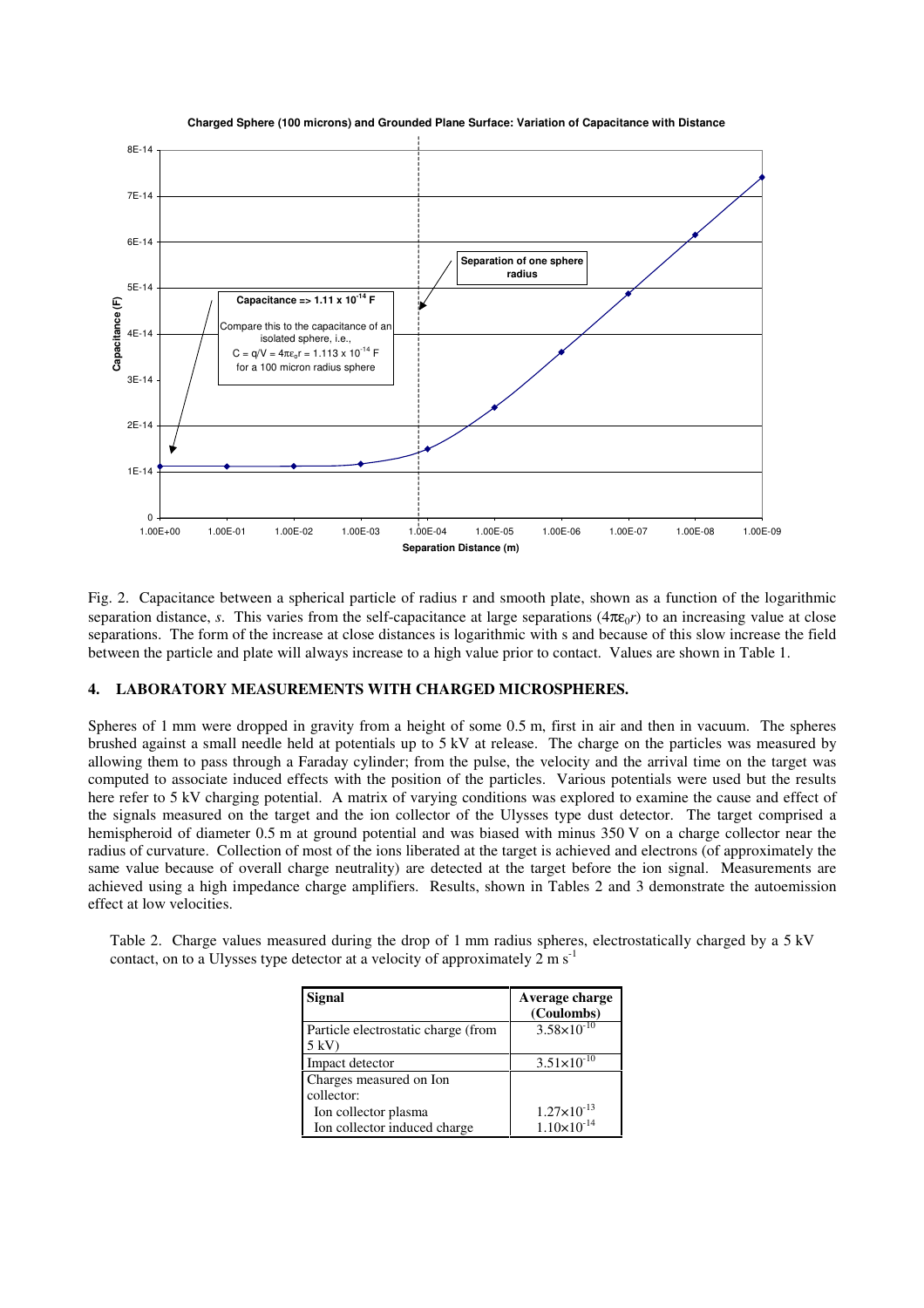#### **5. SIMULATION.**

Using SIMION simulations were made to map fields and potentials for the situation of charged spheres at varying distances from a conducting plate. The surface charge corresponding to the induced image was mapped and integrated to check overall charge conservation. The geometrical configuration of the Ulysses detector was also entered into a suite and the induced charge on the target established at differing distances form the target and for differing distances from the central axis of the detector. Results showed, with due consideration of the amplifier characteristics of the flight detector, that pre-induction could trigger the charge measurement and also influence the velocity measurements made in Geostationary space aboard the Express II satellite with the Ulysses type GORID detector [9]. Full results of the simulations are reported [7, 8] and also the effect of internal charging and bootstrap charging.

Table 3. Parameters tested for autoemission in charged particle drops; induced signals are caused only by particle charges and ionisation signals only if the particles are charges and an applied field extracts the charge by separation of the ions and electrons.

| <b>Condition</b>        | <b>Pre-sensing</b><br>charge<br>sensor | <b>Ulysses</b><br>impact<br>detector<br>target | <b>Ulysses Ion</b><br>collector                 |
|-------------------------|----------------------------------------|------------------------------------------------|-------------------------------------------------|
| Needle<br>voltage 0 kV. | No                                     | No                                             | No                                              |
| Ion voltage<br>0 kV     | No                                     | No                                             | No                                              |
| Needle<br>voltage 5 kV. | Yes                                    | Yes                                            | Induced<br>Signal                               |
| Ion voltage<br>0 kV     | Yes                                    | Yes                                            | No ionisation<br>signal                         |
| Needle<br>voltage 5 kV  | Yes                                    | Yes                                            | Induced<br>signal                               |
| Ion voltage<br>350 V    | Yes                                    | Yes                                            | Intermittent<br>(small)<br>ionisation<br>signal |

#### **6. CONCLUSIONS**

By analysis, by simulation and by laboratory measurements we have quantified the effect of induced charge for charged spherical microparticles approaching a conducting surface. We find electrostatic pre-induction can influence detection in space borne detectors; this is unlikely to be of significance in interplanetary space but could be important in near Earth and Geosationary space and, particularly, in the locally generated space debris environment associated with every satellite.

Bootstrap charging has been found to be insignificant because it is readily discharged by particle rotation. Internal charging has been characterised but, in terms of the net behaviour of particulates and impact processes, it has no significant consequences because it readily attracts surface charge to negate its effect.

Because of the slowly increasing capacitance between the particle and the approaching surface, the electric field in the gap increases to very high values even for low potentials on the particles.

Acknowledgements. We are grateful to D. J. Catling for assistance in document preparation and role in ESA contract 13145/98/NL/WK and to G. Drolshagen for skilful management of this ESA contract.

## **7. REFERENCES**

1. Mandeville J.C. and Rival M., Enhanced Debris/Micrometeoroid Environment Models and 3-D Tools - Technical Note TN2 : Review and Selection of a Model for Ejecta Characterization, Partial Report 452200/01, ONERA-CERT Toulouse, 1996